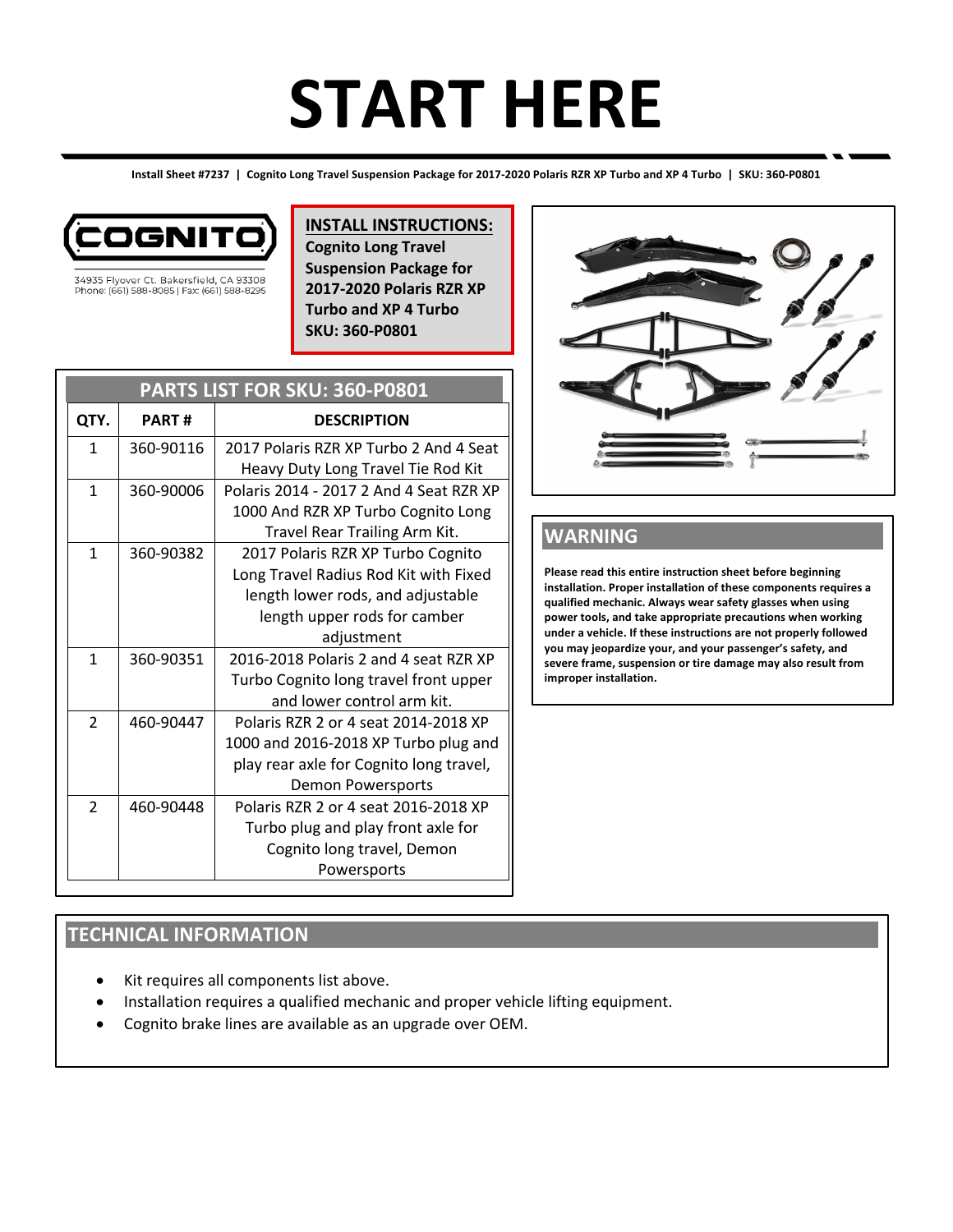**Install Sheet #7237 | Cognito Long Travel Suspension Package for 2017-2020 Polaris RZR XP Turbo and XP 4 Turbo | SKU: 360-P0801**

This Kit Install Summary will guide you through the **necessary order of steps** to install each of the individual components that comprise this kit in the required sequence to safely complete full and proper installation.

The proper installation of this combination of products is dictated by the necessary sequence in which each component must be installed to avoid access, interference or clearance issues that will result in unnecessary disassembly and reassembly and potential safety hazards.

This document will guide you through the sequence of operations, which includes preparatory work and the prescribed order for installing components – by referring you to the individual instructions packaged with each Cognito component for detail on how each kit component is properly installed.

#### **YOU MUST FOLLOW THESE STEPS IN SEQUENTIAL ORDER FOR PROPER INSTALLATION OF THIS KIT.**

#### **REVIEW TECHNICAL NOTES AND REQUIREMENTS OF THE INDIVDUAL INSTALLATION INSTRUCTION SHEETS INCLUDED WITH THIS KIT BEFORE BEGINNING.**

## **INSTALLATION**

- 1. Locate the **4** instruction sets **8116**, **8119**, **8123**, and **7113**. All of them are needed for this install. If any instructions are missing or damaged, contact Cognito Motorsports for where to find replacements.
- 2. Begin by raising your Turbo XP and supporting it securely by the frame using a lift or jack-stands then removing the wheels.
- 3. Remove the front shocks, spindles, axles, control arms, and tie rods.
- 4. Once disassembly of the front end is complete, install the new tie rod clevises onto the steering rack. Follow instruction **#8123** included with the tie rod kit.
- 5. Install the front control arms, brake lines, axles, and shocks following instruction **#8119** included with the front control arm kit.
- 6. Follow instruction **#8116** included with the trailing arm kit to disassemble the rear end. Before installing the trailing arms, replace the radius rods per instruction **#7113** included with the radius rod kit.
- 7. Install the new rear shocks, axles, radius rods, and trailing arms.
- 8. Check that all hardware is tight, then install wheels and set vehicle on ground. Then follow alignment instructions found in **#8119** front control arm kit.